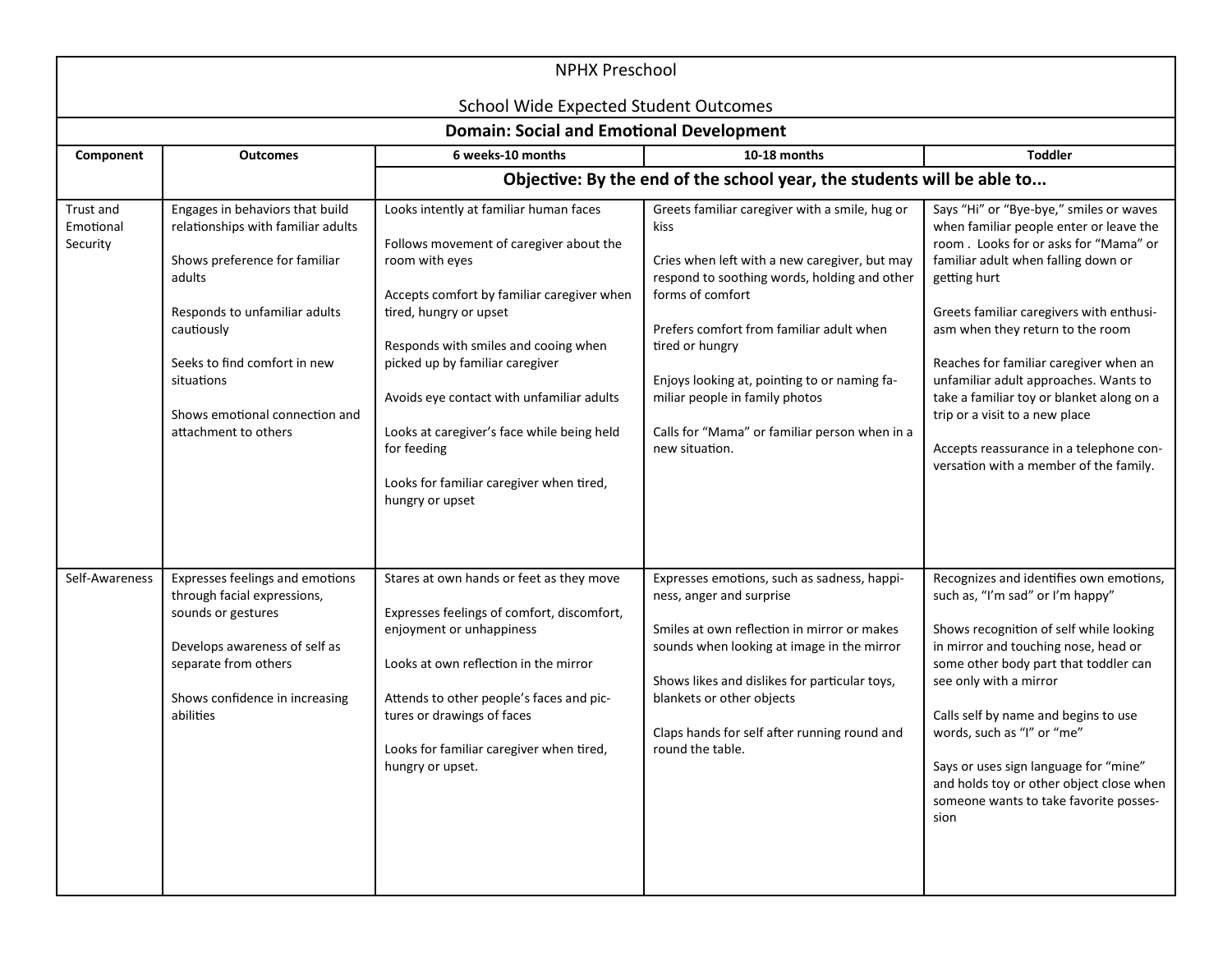| Self-Regulation                         | Begins to manage own behavior<br>and show self-regulation                       | Expects a response from a caregiver when<br>crying or upset                              | Sucks on fingers or thumb to calm self when<br>upset or in a new situation                             | Tries to clean up own spills or messes                                                                                          |
|-----------------------------------------|---------------------------------------------------------------------------------|------------------------------------------------------------------------------------------|--------------------------------------------------------------------------------------------------------|---------------------------------------------------------------------------------------------------------------------------------|
|                                         | Shows ability to cope with stress                                               | Stops crying when held and gently rocked                                                 | Moves arms, legs or body to get own bottle                                                             | Wants to put on shoes or coat without<br>help                                                                                   |
|                                         | Shows increasing independence                                                   | or talked to by familiar caregiver<br>Sucks fist, thumb or pacifier for calming          | or toys<br>Understands what "No" means and may tell                                                    | Claps hands and shows others after<br>completing a puzzle and then waits for a                                                  |
|                                         | Understands simple routines,<br>rules or limitations                            | down when upset                                                                          | self "No-No"                                                                                           | response from others                                                                                                            |
|                                         |                                                                                 | Looks for familiar caregiver, favorite toy or<br>blanket                                 | Holds own bottle or feeds self with fingers                                                            | Says "No" or shakes head when doesn't<br>want to do something or doesn't like                                                   |
|                                         |                                                                                 | Opens mouth for spoon while being fed by                                                 | Copes with stress by playing with familiar<br>toys in a favorite spot                                  | something                                                                                                                       |
|                                         |                                                                                 | caregiver.                                                                               | Plays quietly with a toy while waiting to get<br>up from a nap                                         | Waits for adult before going outside or<br>crossing the street                                                                  |
| Relationships<br>with Other<br>Children | Shows interest in and awareness<br>of other children                            | Watches other children from a distance or<br>listens to other children                   | Reaches out to touch another child's face or<br>hair                                                   | Knows the names of some other chil-<br>dren                                                                                     |
|                                         | Responds to and interacts with<br>other children                                | Quiets down and smiles when hears name<br>spoken by familiar person                      | Sits next to and plays with same toys that<br>other children have                                      | Shows excitement when greeting other<br>children                                                                                |
|                                         | Begins to recognize and respond<br>to other children's feelings and<br>emotions | Starts to cry when other children in the<br>room are crying                              | Squeals with joy or runs about when other<br>children are happy and excited                            | Looks for an adult to help when another<br>child is crying                                                                      |
|                                         | Begins to show concern for oth-<br>ers. Learns social skills and even-          | Vocalizes or gets excited when near other<br>children                                    | Offers a toy to another child who is crying or<br>upset<br>Points to or asks for cup, spoon or objects | Shows interest or concern for another<br>child who falls down by touching or talk-<br>ing to child Imitates tasks, such as wip- |
|                                         | tually uses words for expressing<br>feelings, needs and wants                   | Looks at and watches another child who is<br>crying or upset Imitates facial expressions | that other children have                                                                               | ing the table, that others do                                                                                                   |
|                                         | Uses imitation or pretend play to<br>learn new roles and relationships          | during games with other children and care-<br>giver.                                     | Pretends to talk on a toy telephone to a fa-<br>miliar person.                                         | Watches other children and imitates<br>feeding stuffed animals with pretend<br>food.                                            |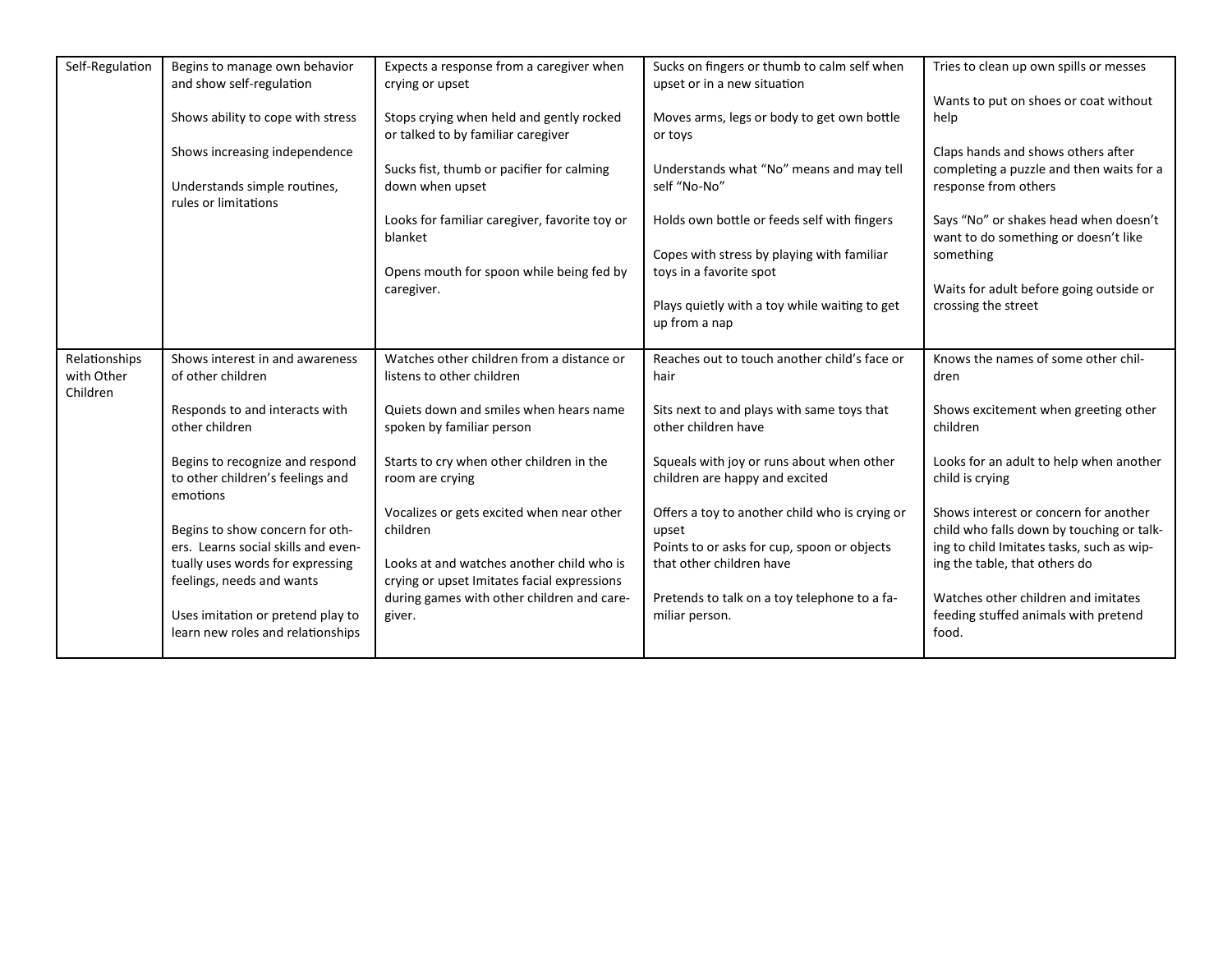| <b>NPHX Preschool</b>                 |                                                                                                                                          |                                                                                                                              |                                                                                                                              |                                                                                                                                     |  |
|---------------------------------------|------------------------------------------------------------------------------------------------------------------------------------------|------------------------------------------------------------------------------------------------------------------------------|------------------------------------------------------------------------------------------------------------------------------|-------------------------------------------------------------------------------------------------------------------------------------|--|
|                                       |                                                                                                                                          | <b>School Wide Expected Student Outcomes</b>                                                                                 |                                                                                                                              |                                                                                                                                     |  |
| <b>Domain: Approaches to Learning</b> |                                                                                                                                          |                                                                                                                              |                                                                                                                              |                                                                                                                                     |  |
| Component                             | Outcome                                                                                                                                  | 6 weeks-10 months                                                                                                            | 10-15 months                                                                                                                 | Toddler (15 to 36 months)                                                                                                           |  |
|                                       |                                                                                                                                          |                                                                                                                              | Objective: By the end of the school year, the students will be able to                                                       |                                                                                                                                     |  |
| Persistence                           | Begins noticing people, events,<br>and things                                                                                            | Provide opportunities to play with other<br>children in a variety of settings                                                | Shows enthusiasm for exploring and<br>learning (clap, smile, try again and again)                                            | Seeks more information about people and<br>things around them ("study" another child<br>or person carefully, stare for long mo-     |  |
|                                       | Pay attention briefly and try to<br>reproduce interesting and pleas-<br>urable effects and events                                        | Support toddler's interactions with other<br>children and acknowledge sharing and<br>helping behaviors                       | Shows curiosity (with pointing, facial<br>expressions, words)                                                                | ments, become completely occupied in<br>figuring out a situation)                                                                   |  |
|                                       | Watches what others do, begin to                                                                                                         | Shows interest in themselves (watch own                                                                                      | Moves toward people and things that<br>interest them                                                                         | Shows interest in what others are doing                                                                                             |  |
|                                       | pretend, and use materials in new<br>and different ways                                                                                  | hands, play with own feet)                                                                                                   | Lift arms while crying to be picked up                                                                                       | Tries to involve other children in play                                                                                             |  |
|                                       | Developing confidence; trying<br>new things and taking risks                                                                             | Reacts positively to caregiver's face, voice,<br>touch, or actions (smile or gaze at caregiv-<br>er, make sounds, move body) | and comforted<br>Willing to approach new people, things,<br>and experiences                                                  | Talks about what they want to do, ask<br>questions, and make their choices known<br>using gestures, facial expressions, or<br>words |  |
|                                       | Develops likes and dislikes; with a<br>growing sense of playfulness,<br>they begin to see things as<br>"funny" and enjoy surprising oth- | Tries a variety of approaches for getting<br>what they want (make noise, move arms<br>and legs, reach toward things)         | Starts activities that interest them and<br>try to get others involved                                                       | Wants to do things their own way. ("Me<br>do!")                                                                                     |  |
|                                       | ers                                                                                                                                      | Enjoys repeating actions to make some-<br>thing happen again                                                                 | Willing to try or explore unfamiliar things<br>and interact with new people                                                  | Expresses a belief that they can do things<br>for themselves (push adult's hand away,<br>say "I can do it.")                        |  |
| Initiative and<br>Curiosity           | Shows awareness of and interest<br>in the environment                                                                                    | Enjoy repetitive playing games with prima-<br>ry adult                                                                       | Explores freely without a familiar adult<br>nearby.                                                                          | Tries new challenges willingly and with<br>enthusiasm.                                                                              |  |
|                                       | Engage in and actively explores<br>self, objects, and surroundings                                                                       | Push a ball to watch it roll or pull a knob to<br>make a bell ring                                                           | Imitates adult actions and problem-<br>solving (talk on the phone, stir in a pot,<br>get a toy from behind or underneath the | Shows pride in what they have done.                                                                                                 |  |
|                                       | Demonstrate ability to initiate<br>activities                                                                                            | Gets upset when the expected does not<br>happen.                                                                             | couch).                                                                                                                      | Cooperates with others to reach a goal.                                                                                             |  |
|                                       | Shows eagerness and curiosity as<br>a learner                                                                                            | Drop toys repeatedly to play the "pick-up"<br>game                                                                           | Let's a caregiver know that they need<br>help (point, gesture, ask for help).                                                | Plays make believe, pretend, and act out<br>familiar life scenes                                                                    |  |
|                                       |                                                                                                                                          | Begins to express likes and dislikes                                                                                         | Expresses likes and dislikes through faci-<br>al expressions, sounds, and movements.                                         | Communicates in creative or silly ways<br>(makes up own unique signs, repeat non-<br>sense words and sounds, play with rhym-        |  |
|                                       |                                                                                                                                          |                                                                                                                              | Acts silly and enjoys copying sounds,<br>actions, and words                                                                  | ing names)                                                                                                                          |  |
|                                       |                                                                                                                                          |                                                                                                                              |                                                                                                                              | Accepts and use ideas from others                                                                                                   |  |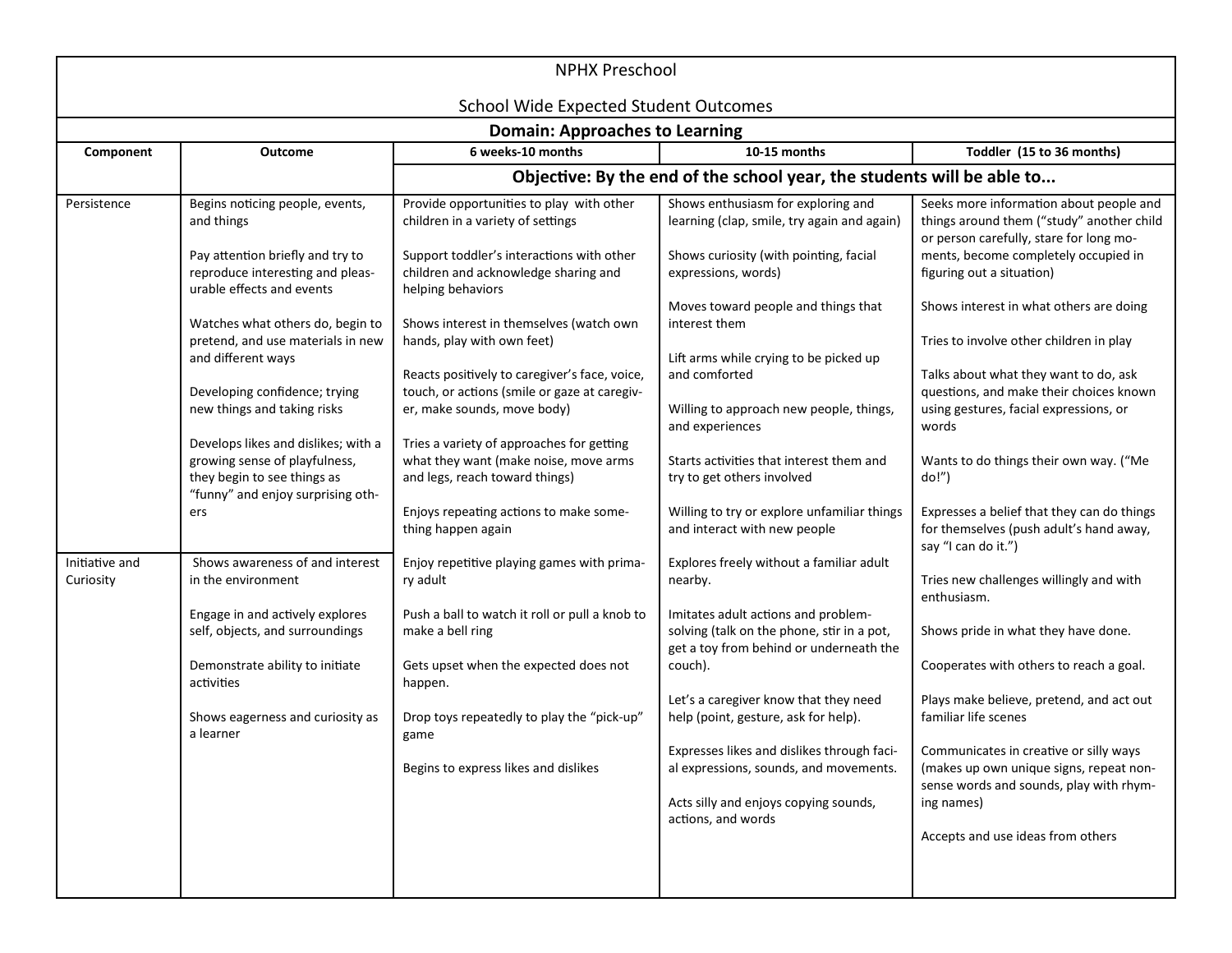| Creativity and<br>Inventiveness  | Notice and show interest in and<br>excitement with familiar objects,<br>people and events | (Examples on previous page) | (Examples on previous page) | (Examples on previous page) |
|----------------------------------|-------------------------------------------------------------------------------------------|-----------------------------|-----------------------------|-----------------------------|
|                                  | Approach and explore new expe-<br>riences in familiar settings                            |                             |                             |                             |
|                                  | Delight in finding new priorities<br>and uses for familiar objects and<br>experiences     |                             |                             |                             |
|                                  | Pretend and use imagination dur-<br>ing play                                              |                             |                             |                             |
| Reasoning and<br>Problem Solving | Use sounds, gestures and move-<br>ments to impact the environment<br>and interactions     |                             |                             |                             |
|                                  | Explore object characteristics in<br>many different ways                                  |                             |                             |                             |
|                                  | Behave in consistent way to elicit<br>desired response                                    |                             |                             |                             |
|                                  | Realize that people exist even<br>when out of view                                        |                             |                             |                             |
|                                  | Use objects as intended                                                                   |                             |                             |                             |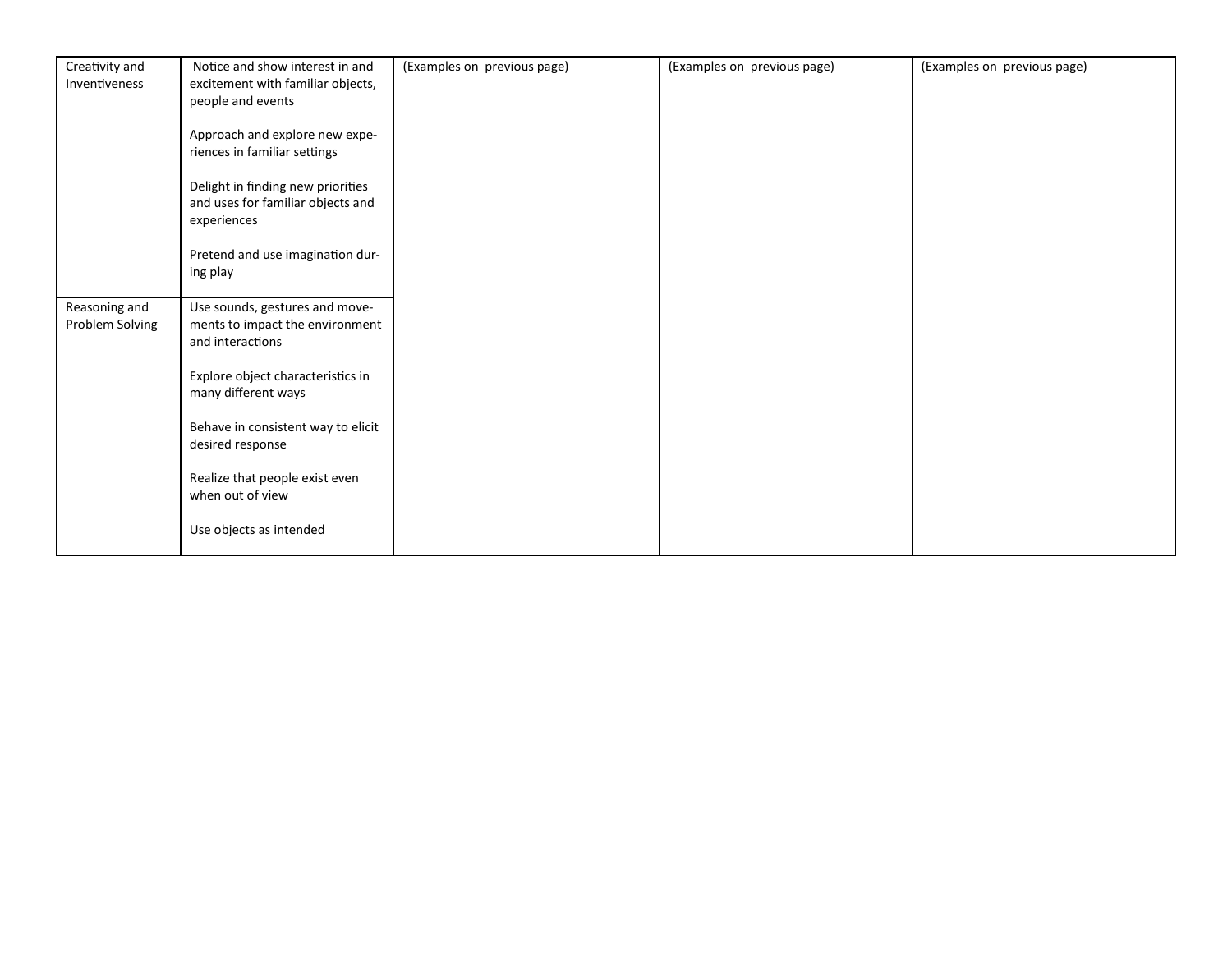| <b>NPHX Preschool</b>          |                                                                                                                                                                                                                                                                                                       |                                                                                                                                                                                                                                                                                                                                                                                                                                                                                                |                                                                                                                                                                                                                                                                                                                                                                                                                                                                                                                 |                                                                                                                                                                                                                                                                                                                                                                                                                                                 |  |  |
|--------------------------------|-------------------------------------------------------------------------------------------------------------------------------------------------------------------------------------------------------------------------------------------------------------------------------------------------------|------------------------------------------------------------------------------------------------------------------------------------------------------------------------------------------------------------------------------------------------------------------------------------------------------------------------------------------------------------------------------------------------------------------------------------------------------------------------------------------------|-----------------------------------------------------------------------------------------------------------------------------------------------------------------------------------------------------------------------------------------------------------------------------------------------------------------------------------------------------------------------------------------------------------------------------------------------------------------------------------------------------------------|-------------------------------------------------------------------------------------------------------------------------------------------------------------------------------------------------------------------------------------------------------------------------------------------------------------------------------------------------------------------------------------------------------------------------------------------------|--|--|
|                                | <b>School Wide Expected Student Outcomes</b><br><b>Domain: Language Development and Communication</b>                                                                                                                                                                                                 |                                                                                                                                                                                                                                                                                                                                                                                                                                                                                                |                                                                                                                                                                                                                                                                                                                                                                                                                                                                                                                 |                                                                                                                                                                                                                                                                                                                                                                                                                                                 |  |  |
| Component                      | <b>Outcome</b>                                                                                                                                                                                                                                                                                        | 6 weeks-10 months                                                                                                                                                                                                                                                                                                                                                                                                                                                                              | 10-15 months                                                                                                                                                                                                                                                                                                                                                                                                                                                                                                    | Toddler (15 to 36 months)                                                                                                                                                                                                                                                                                                                                                                                                                       |  |  |
|                                |                                                                                                                                                                                                                                                                                                       |                                                                                                                                                                                                                                                                                                                                                                                                                                                                                                | Objective: By the end of the school year, the students will be able to                                                                                                                                                                                                                                                                                                                                                                                                                                          |                                                                                                                                                                                                                                                                                                                                                                                                                                                 |  |  |
| Listening and<br>Understanding | Shows interest in listening to<br>sounds                                                                                                                                                                                                                                                              | Quiets down and turns head toward a<br>familiar voice or sound                                                                                                                                                                                                                                                                                                                                                                                                                                 | Quiets down or gets excited when hears<br>familiar voices                                                                                                                                                                                                                                                                                                                                                                                                                                                       | Imitates sounds when hears noises that<br>animals make                                                                                                                                                                                                                                                                                                                                                                                          |  |  |
|                                | Listens with interest to language<br>of others<br>Responds to verbal communica-<br>tion of others<br>Responds to nonverbal communi-<br>cation of others<br>Begins to understand gestures,<br>words, questions or routines                                                                             | Watches a person's face and hands when<br>they are talking or gesturing<br>Smiles when spoken to or when greeted<br>with a smiling face<br>Responds to tone of voice, such as be-<br>coming excited or soothed when engaged<br>in conversation<br>Lifts arms when caregiver gestures or says<br>"Up" while picking up baby                                                                                                                                                                     | Looks at person who calls baby's name or<br>speaks to baby<br>Cries in response to sudden loud noises,<br>angry faces or voices<br>Responds with gestures or words when<br>asked if baby wants to eat or play<br>Responds with gestures or words to sim-<br>ple requests or questions Looks for ball<br>when asked, "Where is the ball?"                                                                                                                                                                        | Laughs when told a silly rhyme or story<br>Understands when told it is time to eat by<br>going to wash hands or coming to the<br>table<br>Comforts others who are crying or looking<br>sad with a touch or a hug Follows simple<br>one-step directions and instructions, such<br>as "Get your coat" or "Let's go outside"<br>Shows enjoyment in sharing conversa-<br>tions with caregiver                                                       |  |  |
| Communicating<br>and Speaking  | Uses sounds, gestures or actions<br>to express needs and wants<br>Uses consistent sounds, gestures<br>or words to communicate Imi-<br>tates sounds, gestures or words<br>Uses sounds, signs or words for a<br>variety of purposes<br>Shows reciprocity in using lan-<br>guage in simple conversations | Uses different types of cries for express-<br>ing hunger, discomfort, fear and other<br>emotions<br>Plays with making different sounds Makes<br>sounds of pleasure and/or discomfort<br>when caregiver is present<br>Makes cooing sounds and other sounds<br>of home languages Imitates vowel<br>sounds, such as "ah" or "oh" or "oo"<br>Smiles or vocalizes to initiate social con-<br>tact with familiar caregiver<br>Takes turns by making sounds in response<br>to adult talking with baby | Produces own sounds or babbles either<br>by self or in response to others<br>Imitates sounds or familiar words of<br>home language<br>Uses familiar gestures such as waving<br>goodbye Uses some words or signs, such<br>as for "bottle," "up" or "more"<br>Knows the name or sign for familiar ob-<br>jects, animals or people<br>Has a vocabulary of 10-20 words in home<br>language or uses 10-20 signs consistently<br>Responds to questions or simple requests<br>with either a nonverbal or verbal answer | Shakes head or uses words to respond to<br>"Yes" or "No" questions<br>Imitates new words or learns new signs<br>Repeats simple rhymes or songs Uses<br>words or sign language to tell what is<br>happening<br>Uses home language with a vocabulary of<br>50 or more words or signs and sometimes<br>uses two- or three-word sentences<br>Initiates conversations, asks questions and<br>answers questions with two- or three-<br>word responses |  |  |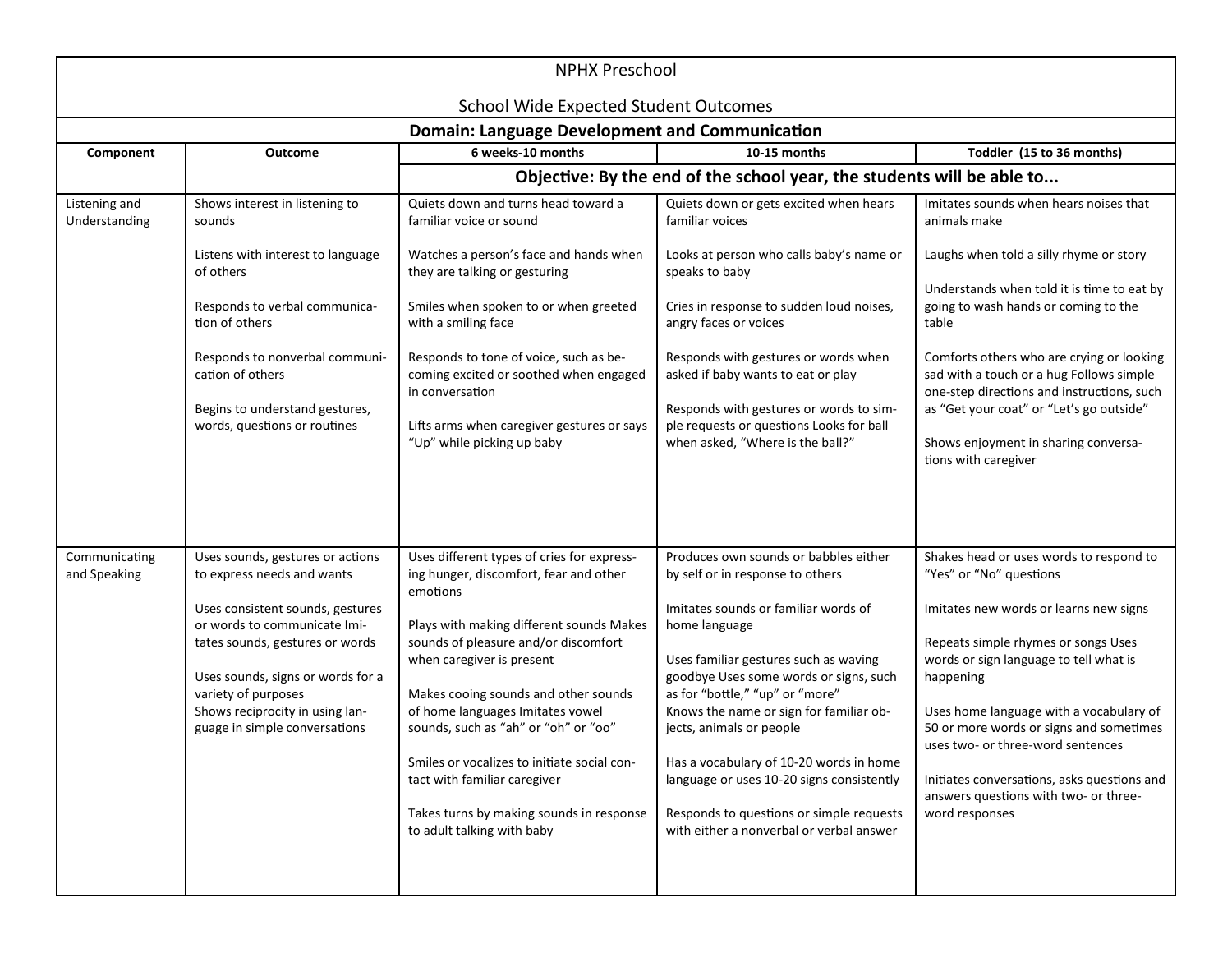| <b>Emergent Literacy</b> | Shows interest in songs, rhymes    | Kicks feet or moves arms in response to    | Makes motions for familiar games, such   | Knows several simple songs, rhymes or       |
|--------------------------|------------------------------------|--------------------------------------------|------------------------------------------|---------------------------------------------|
|                          | and stories Shows interest in pho- | rhythm of music                            | as "pat-a-cake" or other rhymes and fin- | stories                                     |
|                          | tos, pictures and drawings         |                                            | ger plays                                |                                             |
|                          |                                    | Looks at and attends to pictures of other  |                                          | Looks at, turns pages and names people      |
|                          | Develops interest in and involve-  | babies or faces                            | Points at or names objects, animals or   | or objects in picture books                 |
|                          | ment with books and other print    |                                            | people in photos, pictures and drawings  |                                             |
|                          | materials                          | Looks at books, pats the pictures or       |                                          | Brings favorite books for caregiver to read |
|                          |                                    | brings book to mouth                       | Sings or joins in on familiar songs with |                                             |
|                          | Begins to recognize and under-     |                                            | caregiver                                | Makes scribbles or shapes on paper to       |
|                          | stand symbols                      | Listens and attends to repetitions of fa-  |                                          | convey meaning                              |
|                          |                                    | miliar words, songs or rhymes              | Turns pages of books, looks at the pic-  |                                             |
|                          |                                    |                                            | tures and uses sounds or words           |                                             |
|                          |                                    | Hits buttons with pictures on toys to hear |                                          |                                             |
|                          |                                    | or reproduce sounds                        | Makes marks on a paper with a large      |                                             |
|                          |                                    |                                            | crayon or marker                         |                                             |
|                          |                                    |                                            |                                          |                                             |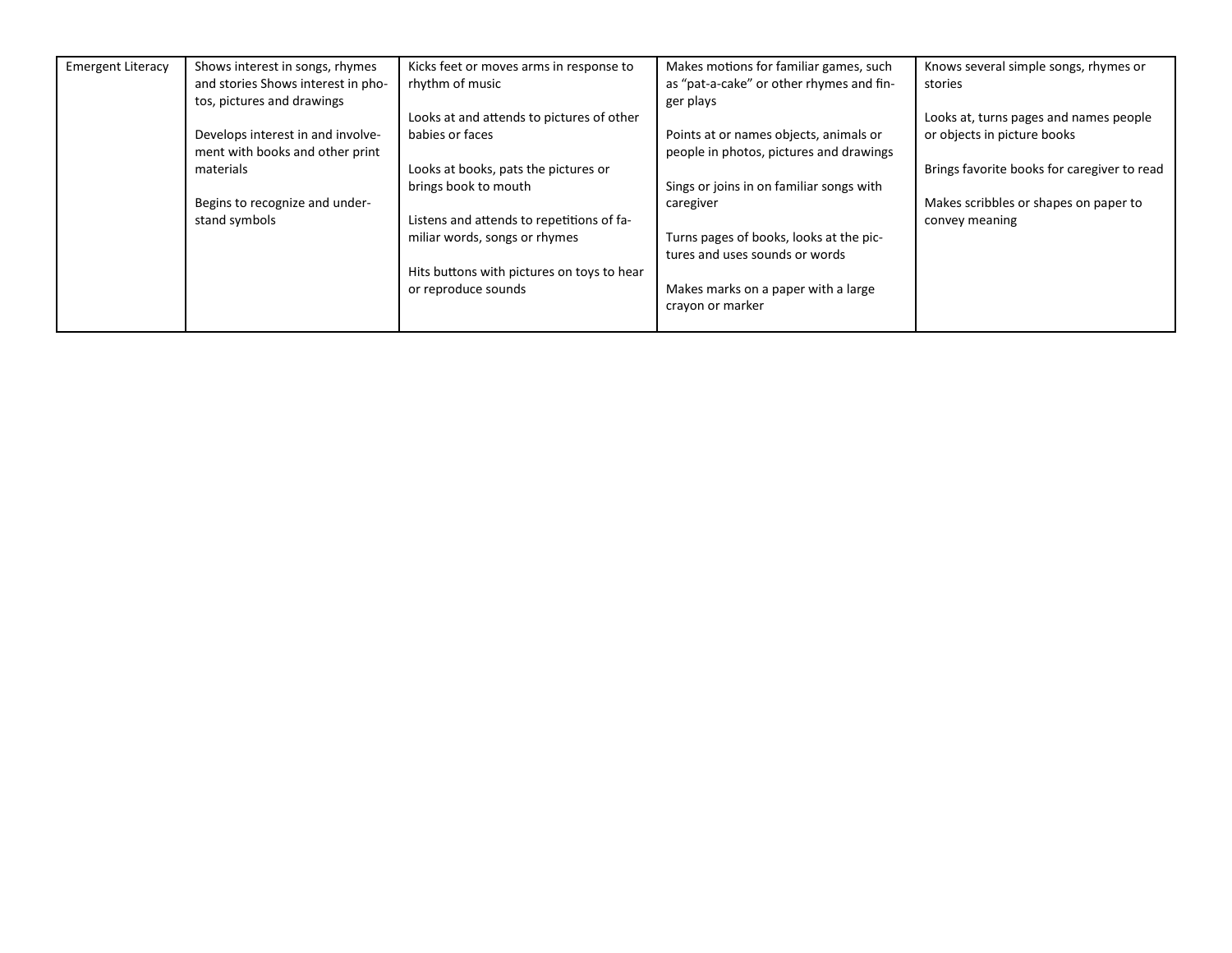| <b>NPHX Preschool</b>        |                                                                                                                                                                                                                                                                                                     |                                                                                                                                                                                                                                                                                                                                                                                                                                                                        |                                                                                                                                                                                                                                                                                                                                                                                                               |                                                                                                                                                                                                                                                                                                                                                                                                            |  |  |  |
|------------------------------|-----------------------------------------------------------------------------------------------------------------------------------------------------------------------------------------------------------------------------------------------------------------------------------------------------|------------------------------------------------------------------------------------------------------------------------------------------------------------------------------------------------------------------------------------------------------------------------------------------------------------------------------------------------------------------------------------------------------------------------------------------------------------------------|---------------------------------------------------------------------------------------------------------------------------------------------------------------------------------------------------------------------------------------------------------------------------------------------------------------------------------------------------------------------------------------------------------------|------------------------------------------------------------------------------------------------------------------------------------------------------------------------------------------------------------------------------------------------------------------------------------------------------------------------------------------------------------------------------------------------------------|--|--|--|
|                              | <b>School Wide Expected Student Outcomes</b>                                                                                                                                                                                                                                                        |                                                                                                                                                                                                                                                                                                                                                                                                                                                                        |                                                                                                                                                                                                                                                                                                                                                                                                               |                                                                                                                                                                                                                                                                                                                                                                                                            |  |  |  |
|                              | <b>Domain: Cognitive Development</b>                                                                                                                                                                                                                                                                |                                                                                                                                                                                                                                                                                                                                                                                                                                                                        |                                                                                                                                                                                                                                                                                                                                                                                                               |                                                                                                                                                                                                                                                                                                                                                                                                            |  |  |  |
| Component                    | <b>Outcome</b>                                                                                                                                                                                                                                                                                      | 6 weeks-10 months                                                                                                                                                                                                                                                                                                                                                                                                                                                      | 10-15 months                                                                                                                                                                                                                                                                                                                                                                                                  | Toddler (15 to 36 months)                                                                                                                                                                                                                                                                                                                                                                                  |  |  |  |
|                              | Objective: By the end of the school year, the students will be able to                                                                                                                                                                                                                              |                                                                                                                                                                                                                                                                                                                                                                                                                                                                        |                                                                                                                                                                                                                                                                                                                                                                                                               |                                                                                                                                                                                                                                                                                                                                                                                                            |  |  |  |
| Exploration and<br>Discovery | Pays attention to people and ob-<br>jects<br>Uses senses to explore people,<br>objects and the environment<br>Attends to colors, shapes,<br>patterns or pictures<br>Shows interest and curiosity in<br>new people and objects<br>Makes things happen and watch-<br>es for results or repeats action | Focuses on caregiver's voice or face dur-<br>ing feeding times<br>Attends to colors and lights or notices<br>patterns and shapes<br>Puts almost everything in mouth to ex-<br>plore, touch and taste<br>Turns head and follows with eyes when a<br>new person enters the room<br>Reaches toward a new toy, grasps it and<br>explores it by turning it over and over<br>Swipes or kicks at toy above the crib and<br>repeats actions to make it move again<br>and again | Touches and feels person's hair or puts<br>their hands on faces to feel skin<br>Attends to and examines small objects,<br>such as crumbs, bugs or pieces of paper<br>Puts shapes in a shape box with openings,<br>matching colors and/or shapes<br>Reaches for adult hands to continue a<br>game<br>Pushes a button to turn a TV or radio on<br>and off and repeats action.                                   | Picks up leaves, rocks and sticks during a<br>walk outside<br>Watches intently and says names or<br>sounds of animals at a zoo or farm<br>Does simple puzzles with different colors<br>and shapes<br>Pushes riding toy or sits on it and uses<br>feet to try to make it move<br>Matches colors or shapes when sorting<br>toys and other objects                                                            |  |  |  |
| Memory                       | Shows ability to acquire and pro-<br>cess new information<br>Recognizes familiar people, places<br>and things<br>Recalls and uses information in<br>new situations<br>Searches for missing or hidden<br>objects                                                                                     | Stares intently at new faces or objects<br>Smiles in recognition of familiar caregiver<br>Shows excitement when a familiar per-<br>son enters the room<br>Shows apprehension when an unfamiliar<br>person enters the room<br>Looks for toys that have been dropped or<br>partly covered by a blanket or other<br>cloth.<br>Swipes or kicks at toy above the crib and<br>repeats actions to make it move again<br>and again                                             | Brings familiar people their shoes, coat,<br>purse or some other personal object<br>Uses a blanket to cover or hide a stuffed<br>toy or doll<br>Tries to follow a cat or dog under a chair or<br>table<br>Looks for missing toy when asked, "Where<br>is the ball?"<br>Looks out the window and waits for a famil-<br>iar caregiver to return<br>Says or signs, "Dada" or "Mama" when<br>hearing a car arrive | Notices when someone gets a new coat,<br>shoes or some other item of clothing<br>Looks for favorite toy where left it last<br>Looks around home for a pet or calls the<br>animal by name<br>Recognizes a neighbor at a grocery store<br>and waves or says, "Hi"<br>Washes hands when it is time to eat<br>Throws a ball over a sofa and then runs<br>around behind the sofa to find where the<br>ball went |  |  |  |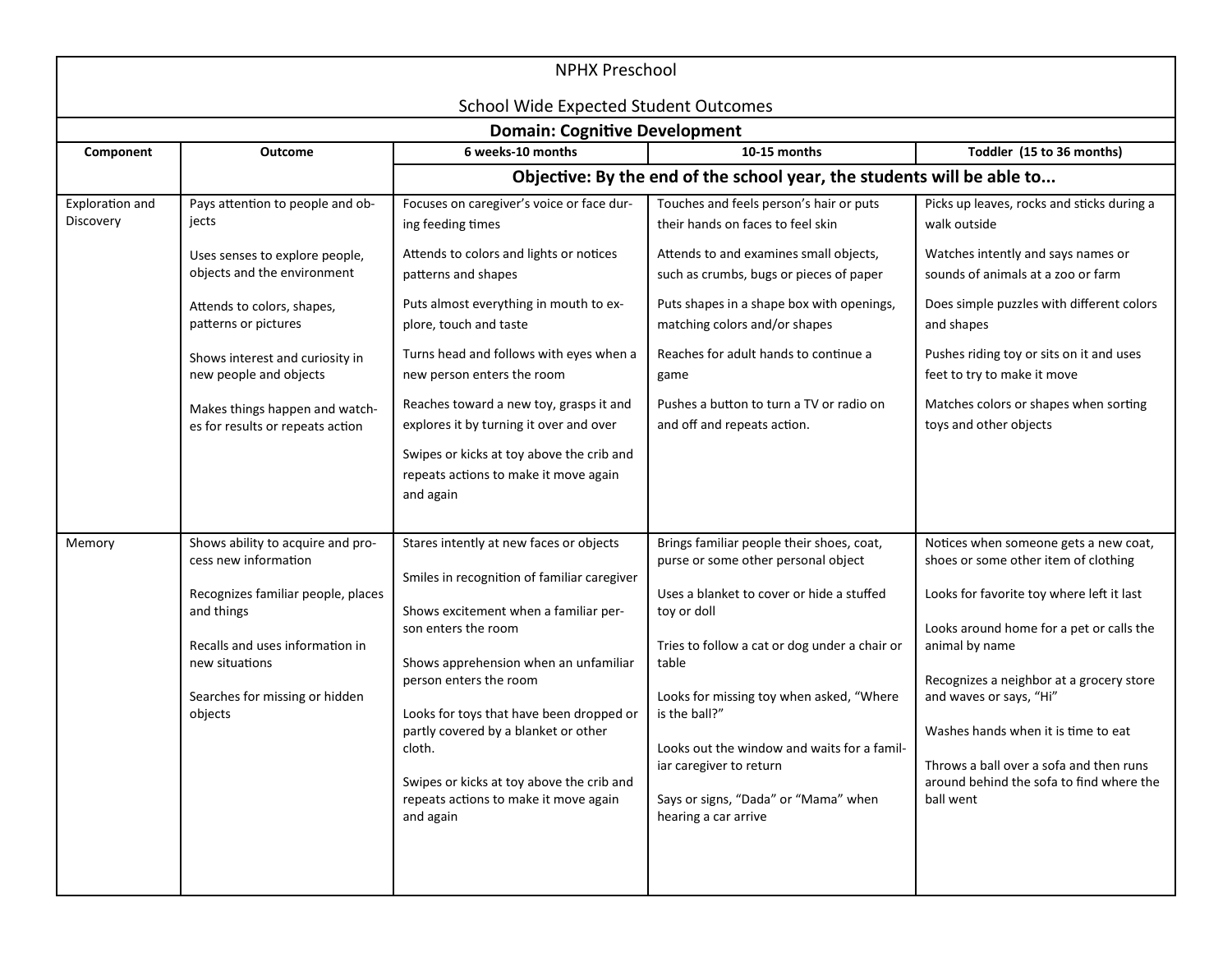| Problem Solving                | Experiments with different uses<br>for objects                          | Brings toy to mouth to taste it and<br>explore it                                                                              | Uses a spoon to bang on the dishes or on a<br>table to make noise                                                 | Asks for names of new objects or people<br>with, "What is that?" or "Who is that?"                                   |
|--------------------------------|-------------------------------------------------------------------------|--------------------------------------------------------------------------------------------------------------------------------|-------------------------------------------------------------------------------------------------------------------|----------------------------------------------------------------------------------------------------------------------|
|                                | Shows imagination and creativity<br>in solving problems                 | Hits, shakes or kicks toy to make and/or<br>reproduce sounds                                                                   | Uses a string to pull a toy into the crib or<br>over to play with it                                              | Gets a stool or chair to climb on to reach<br>a toy or other object that is on a shelf                               |
|                                | Uses a variety of strategies to<br>solve problems                       | Turns toy over and over to look at it and<br>examine it                                                                        | Tries many different ways, such as poking<br>with fingers, shaking or dumping to get<br>something out of a bottle | Combines materials together to solve<br>problems, such as using a stick to use to<br>reach a ball under a chair      |
|                                | Applies knowledge to new situa-<br>tions                                | Rolls over to get a toy on the other side<br>or just out of reach                                                              | Gets and leads an adult to obtain a cookie<br>or bottle on a counter                                              | Turns puzzle pieces in many different<br>ways to complete a puzzle                                                   |
|                                |                                                                         | Moves body up and down to get caregiv-<br>er to continue the bouncing on care-<br>giver's knee                                 |                                                                                                                   |                                                                                                                      |
|                                |                                                                         | Drops toy repeatedly and waits for some-<br>one to pick it up                                                                  |                                                                                                                   |                                                                                                                      |
| Imitation and<br>Symbolic Play | Observes and imitates sounds,<br>gestures or behaviors                  | Attends to and imitates gestures, such as<br>opening and closing the mouth, sticking<br>out tongue or opening and closing hand | Tries to bite into a plastic apple or other<br>fruit that looks like a real one                                   | Uses any round object for a ball and<br>throws it across the room                                                    |
|                                | Uses objects in new ways or in<br>pretend play                          | Imitates faces or sounds that familiar<br>caregiver makes                                                                      | Imitates adults by using a cloth to wipe the<br>table after eating                                                | Imitates adult actions, such as putting a<br>key in a keyhole, ringing a door bell or<br>closing a door              |
|                                | Uses imitation or pretend play to<br>express creativity and imagination | Imitates shaking or patting a toy or other<br>object                                                                           | Pretends to comb or brush their own hair<br>using their hand or fingers                                           | Uses familiar objects to represent other<br>things, such as using a block moving along                               |
|                                |                                                                         | Coos, squeals or laughs when familiar<br>caregiver talks and plays games with<br>baby                                          | Pretends to feed doll or stuffed animal with<br>own bottle or food                                                | the floor as a car or a piece of newspaper<br>as a blanket                                                           |
|                                |                                                                         |                                                                                                                                |                                                                                                                   | Talks to stuffed animals or dolls, pretends<br>to feed them and tells them to go to sleep<br>or says, "Night-night." |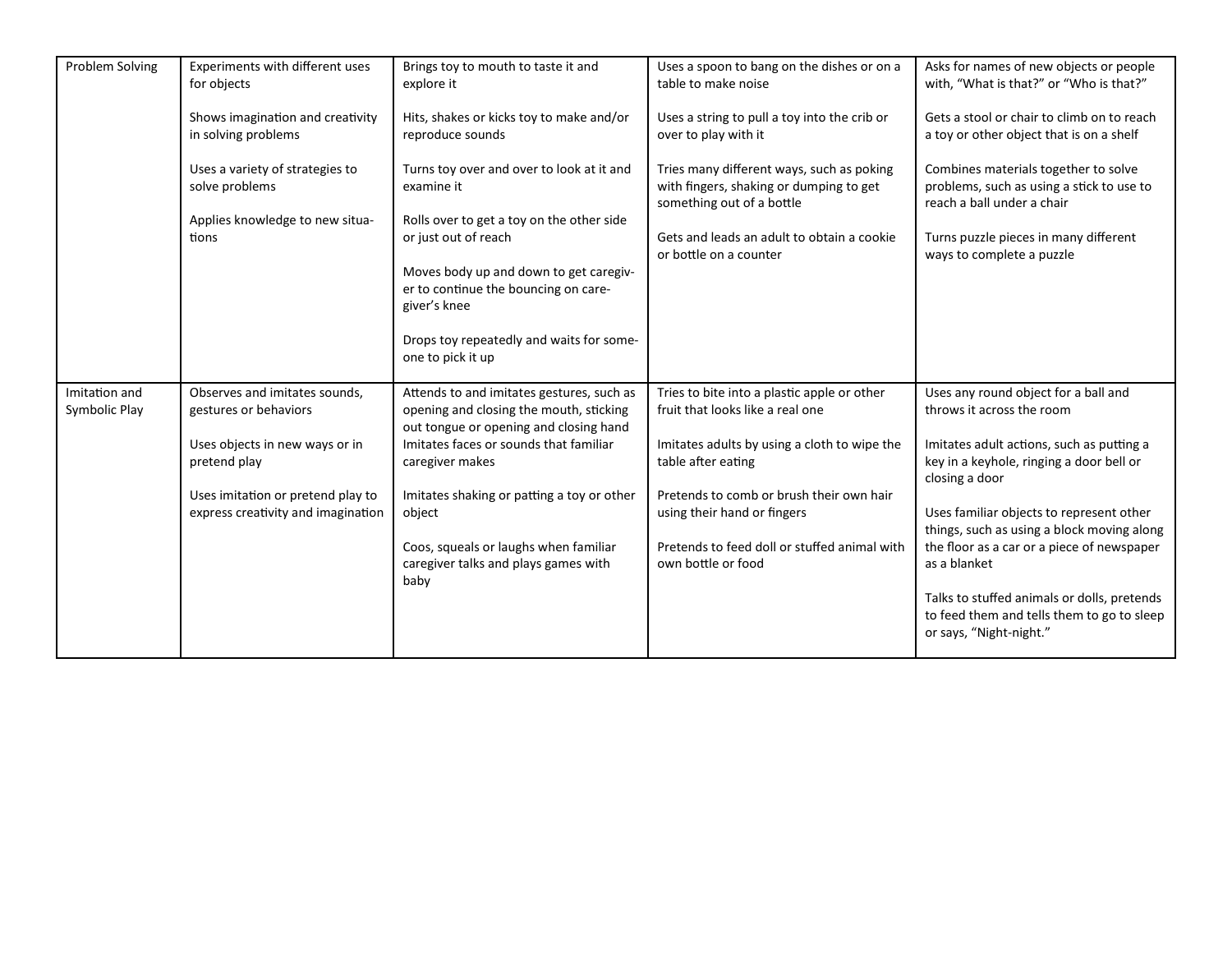| <b>NPHX Preschool</b>             |                                                                                                                                                                                                                                                                               |                                                                                                                                                                                                                                                                                                                                                                                                          |                                                                                                                                                                                                                                                                                                                                                                |                                                                                                                                                                                                                                                                                                                                                                                                                     |
|-----------------------------------|-------------------------------------------------------------------------------------------------------------------------------------------------------------------------------------------------------------------------------------------------------------------------------|----------------------------------------------------------------------------------------------------------------------------------------------------------------------------------------------------------------------------------------------------------------------------------------------------------------------------------------------------------------------------------------------------------|----------------------------------------------------------------------------------------------------------------------------------------------------------------------------------------------------------------------------------------------------------------------------------------------------------------------------------------------------------------|---------------------------------------------------------------------------------------------------------------------------------------------------------------------------------------------------------------------------------------------------------------------------------------------------------------------------------------------------------------------------------------------------------------------|
|                                   |                                                                                                                                                                                                                                                                               | <b>School Wide Expected Student Outcomes</b><br><b>Domain: Physical and Motor Development</b>                                                                                                                                                                                                                                                                                                            |                                                                                                                                                                                                                                                                                                                                                                |                                                                                                                                                                                                                                                                                                                                                                                                                     |
| Component                         | <b>Outcome</b>                                                                                                                                                                                                                                                                | 6 weeks-10 months                                                                                                                                                                                                                                                                                                                                                                                        | 10-15 months                                                                                                                                                                                                                                                                                                                                                   | Toddler (15 to 36 months)                                                                                                                                                                                                                                                                                                                                                                                           |
|                                   |                                                                                                                                                                                                                                                                               |                                                                                                                                                                                                                                                                                                                                                                                                          | Objective: By the end of the school year, the students will be able to                                                                                                                                                                                                                                                                                         |                                                                                                                                                                                                                                                                                                                                                                                                                     |
| <b>Gross Motor</b><br>Development | Moves body, arms and legs with<br>coordination<br>Demonstrates large muscle bal-<br>ance, stability, control and coordi-<br>nation<br>Develops increasing ability to<br>change positions and move body<br>from place to place<br>Moves body with purpose to<br>achieve a goal | Turns head from side to side and makes<br>repetitive motions with arms and legs<br>Holds head up when placed on stomach<br>Rolls over and over to get closer to a toy<br>Uses arms and legs to move forward or<br>backward when on stomach or back                                                                                                                                                       | Sits by self and maintains balance while<br>playing with a toy<br>Crawls on hands and knees to get a toy<br>Scoots on bottom using legs to help move<br>from place to place<br>Uses furniture to pull self up from sitting to<br>standing or lower self from standing to<br>sitting<br>Walks while holding onto furniture or peo-<br>ple and later walks alone | Walks easily or runs from place to place<br>by self<br>Crawls or walks up steps and then<br>backs down or turns and walks down by<br>self<br>Walks and sometimes runs across the<br>room to greet people<br>Jumps into puddles, piles of leaves or<br>sandbox<br>Climbs on chair or stool to reach toys<br>and other objects that are out of reach<br>Enjoys playing on swings, climbers or<br>slides at playground |
| Fine Motor<br>Development         | Uses hands or feet to make con-<br>tact with objects or people<br>Develops small muscle control<br>and coordination<br>Coordinates eye and hand move-<br>ments<br>Uses different actions on objects<br>Controls small muscles in hands<br>when doing simple tasks             | Hits or kicks at toy or mobile hanging over<br>crib<br>Grasps a finger or small toy placed in hand<br>Looks at an object in hand while bringing it<br>to mouth<br>Looks at brightly colored socks while mov-<br>ing or kicking feet<br>Uses hands and actions, such as hitting,<br>shaking and patting, to explore different<br>ways to use a new toy<br>Drops and puts small blocks into a<br>container | Transfers a block or other toy from hand to<br>hand<br>Holds two blocks, one in each hand and<br>hits them together to make noise<br>Uses pincher grasp with thumb and forefin-<br>ger together to pick up small objects<br>Pushes or pulls toys while standing or<br>walking<br>Drops or throws balls and other objects<br>while sitting or standing          | Kicks or throws a ball toward another<br>child or to an adult<br>Stacks two or three blocks on top of<br>each other<br>Makes lines, circles or scribbles with a<br>crayon on paper<br>Pushes and pats puzzle pieces into<br>place<br>Digs in sand with spoon or small shovel<br>Tears tissue paper into small pieces to<br>glue onto paper                                                                          |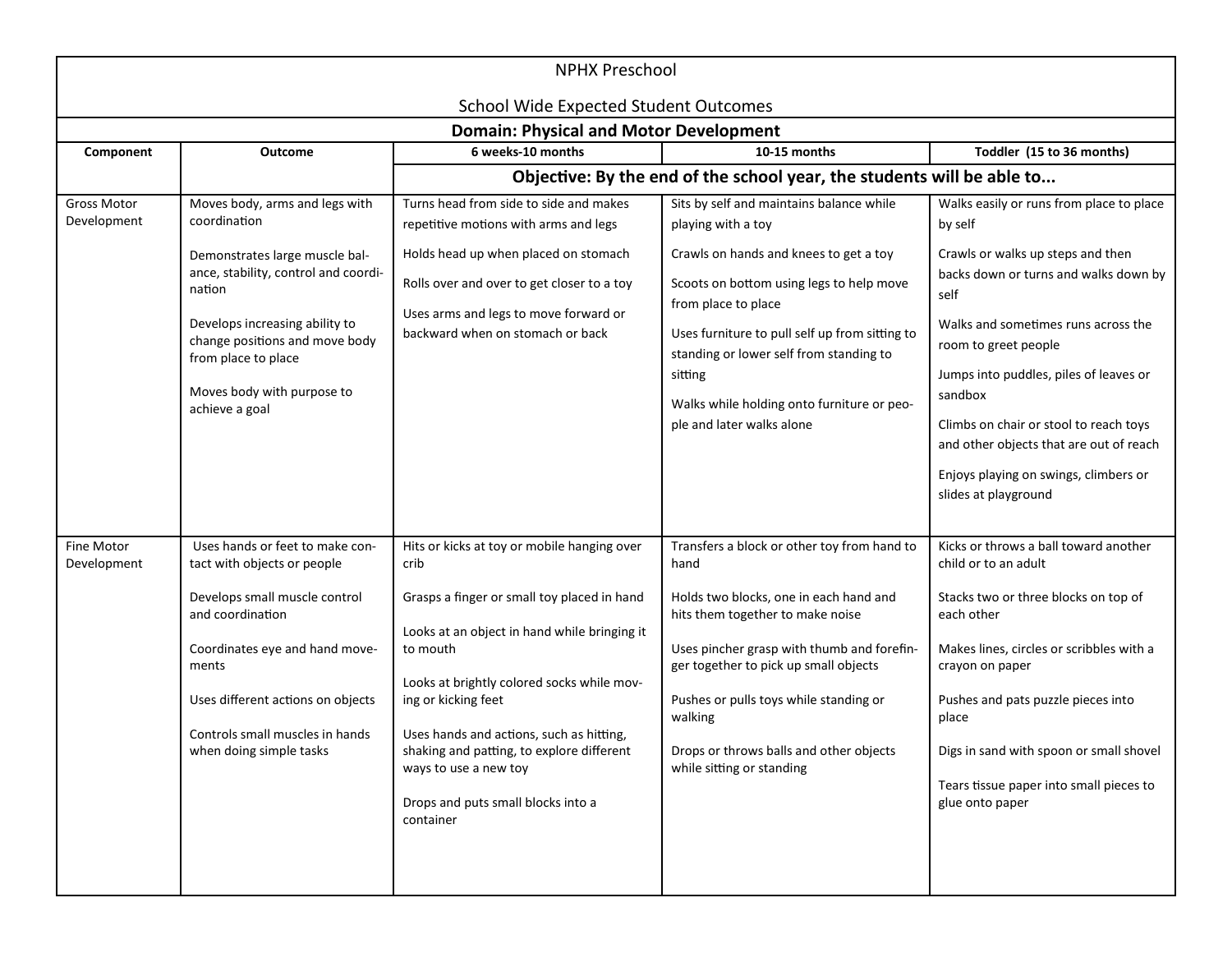| Physical Health | Shows characteristics of healthy                  | Demonstrates visual and auditory abilities  | Shows appropriate gains in height and                                               | Participates in health care routines,                               |
|-----------------|---------------------------------------------------|---------------------------------------------|-------------------------------------------------------------------------------------|---------------------------------------------------------------------|
| and Well-Being  | development                                       | to facilitate learning and development      | weight according to growth charts                                                   | such as using tissues to wipe nose,                                 |
|                 |                                                   |                                             |                                                                                     | washing and drying hands and brushing                               |
|                 | Responds when physical needs                      | Startles or cries when hears sudden loud    | Splashes water on self and plays in the                                             | teeth                                                               |
|                 | are met                                           | noises                                      | water during bath time                                                              |                                                                     |
|                 |                                                   |                                             |                                                                                     | Points at, says name or uses sign lan-                              |
|                 | Expresses physical needs nonver-                  | Grows proportionally according to height    | Plays happily with toys after a nap and a                                           | guage for what toddler wants to eat or                              |
|                 | bally or verbally                                 | and weight growth charts                    | snack                                                                               | drink, such as "apple" or "milk"                                    |
|                 |                                                   |                                             |                                                                                     |                                                                     |
|                 | Participates in physical care rou-                | Cries when hungry and quiets down when      | Cooperates when getting physical needs                                              | Uses a spoon to feed self or drinks from                            |
|                 | tines                                             | picked up for breastfeeding or when sees    | met, such as getting diaper changed, nose                                           | a glass or cup                                                      |
|                 |                                                   | caregiver with bottle                       | wiped, or teeth brushed                                                             |                                                                     |
|                 | Begins to develop self-help skills                |                                             |                                                                                     | Shakes head or says, "Yes" or "No"                                  |
|                 |                                                   | Coos, smiles or plays with caregiver after  | Asks, points or uses sign language for                                              | when asked, "All done?"                                             |
|                 | Begins to understand safe and<br>unsafe behaviors | being fed or after getting a dry diaper     | "More" when eating Responds to "Hot" or<br>"No" and begins to not touch things when |                                                                     |
|                 |                                                   | Lifts arms when getting shirt put on or off | told not to                                                                         | Pulls at pants or gives other signs when<br>needs to use the toilet |
|                 |                                                   |                                             |                                                                                     |                                                                     |
|                 |                                                   | Places hands on bottle while being fed      | Accepts other suggestions and redirection                                           | Holds hands under water to be washed                                |
|                 |                                                   |                                             | for unsafe behaviors or when in an unsafe                                           | and later insists on washing own hands                              |
|                 |                                                   |                                             | situation                                                                           |                                                                     |
|                 |                                                   |                                             |                                                                                     | Learns to stop when told, "Stop" and                                |
|                 |                                                   |                                             |                                                                                     | begins to wait for an adult before cross-                           |
|                 |                                                   |                                             |                                                                                     | ing the street                                                      |
|                 |                                                   |                                             |                                                                                     |                                                                     |